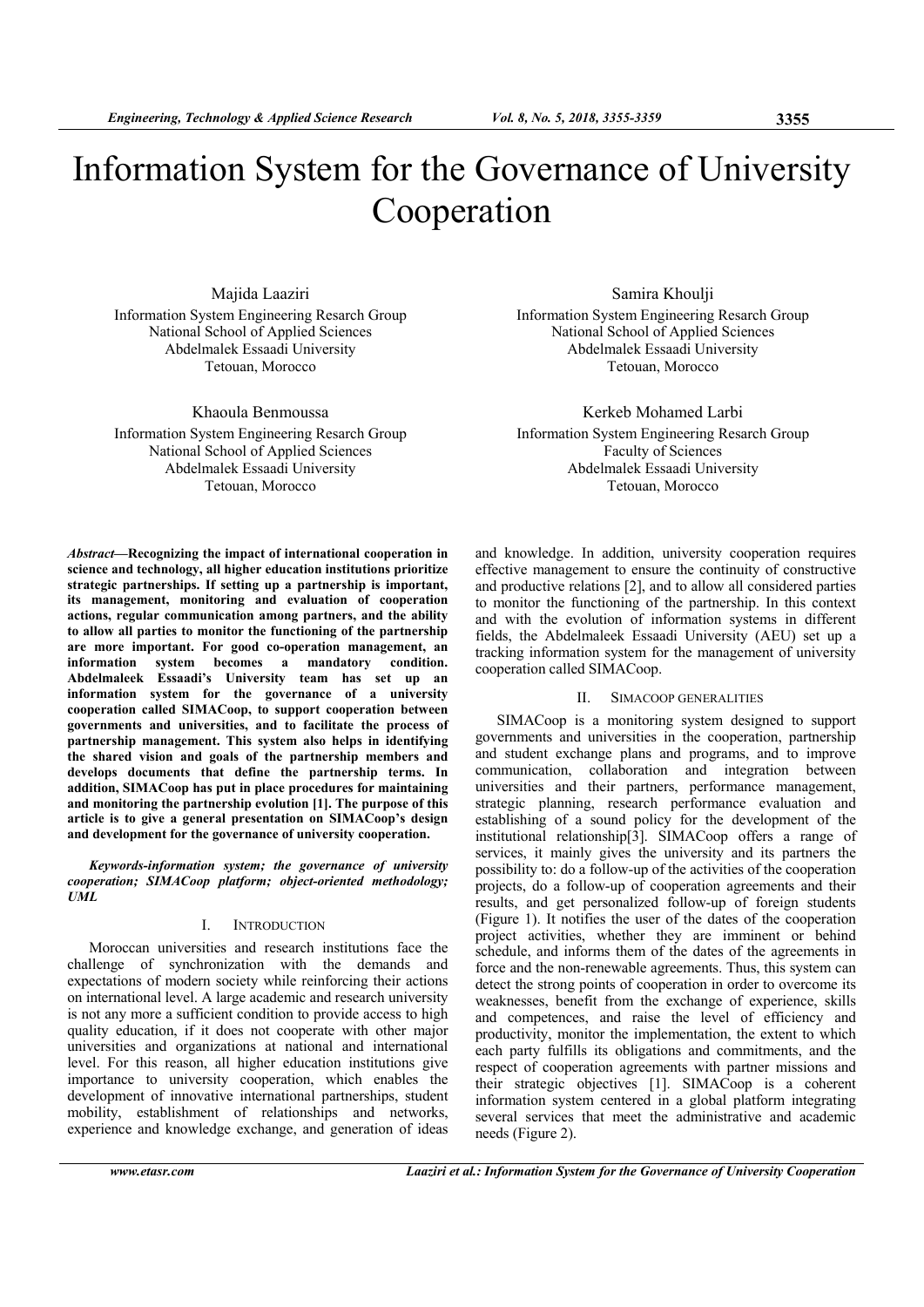

Fig. 1. SIMACoop features

- *A. Administrative*
- Makes the partnership management process easier.
- Facilitates the work of the administration and allows it to accomplish its mission.
- Provides reliable, relevant and instant information
- Provides better partnership management.
- Follows the strategic objectives of the partnership.
- Detects successful actions and challenges.
- Allows regular communication among partners.
- Provides information about the evolution of the partnership.
- Ensures monitoring and evaluation of cooperation actions.
- *B. Academic*
- Measures the evolutions and the consequences of the decisions taken.
- Helps the actors of the partnership in their activities.
- Schedules and controls the tasks of the partnership process.
- Allows effective communication.
- Adds depth and breadth to its impact on the scientific community.
- Identifies the shared vision and goals of the partnership members.
- Develops documents that define the partnership terms.
- Follows-up the partnership as it evolves.
- Allows all parties to follow the functioning of the partnership.
- Maintains constructive and productive relationships.
- Evaluates research.
- Shares and exchanges information.
- Reduces cost.
- Takes advantage of the exchange of experience, skills and competences.
- Raises the level of efficiency and productivity.
- Improves the quality of data reported by the institutions management.



Fig. 2. Administrative and university services of SIMACoop

# III. OBJECT-ORIENTED METHODOLOGY

Object-oriented technology is a new methodology that is widely applied in the field of software development. Objectoriented methodology (OOM) is a supreme technique for solving complex problems by ripping the problem into subtasks. OOM is a new approach to system development that encourages and facilitates the reuse of software components. By using OOM, higher productivity, lower maintenance costs and better quality can be achieved [4, 5]. OOM requires objectoriented techniques to be used during system analysis, design, and implementation. This methodology allows to determine what the system objects are, how they behave over time or in response to events, and what responsibilities and relationships an object has to other objects. Object-oriented analysis allows seeing all the objects in a system, their commonalities, their differences and the way the system handles objects [6, 7]. During design, the overall architecture of the system is described. During the implementation phase, the class objects and interrelations of these classes are translated and effectively coded. There are several object-oriented development methods (OOMs). In the design of our information system, we used the object modeling technique (OMT) because it is the most developed one, and covers a good part of the system development cycle. OMT is an object-oriented software development methodology given by James Rumbaugh. This methodology describes a method of analysis, design and implementation of a system using an object-oriented technique. It is a fast and intuitive approach to identify and model all the objects that constitute a system [8]. OMT consists of three basic models, each capturing important aspects of the system, namely the object model which describes the static, structural and system data, the dynamic model that describes the temporal, behavioral and control aspects of the system and the functional model that describes the transformational and functional aspects of the system [9, 10]. OMT methodology supports the entire life cycle of the system, according to five main phases [11-13].

# *A. System Analysis*

As in any other system development model, system analysis comes first. In this phase, the developer interacts with the system user to know the user's needs and analyzes the system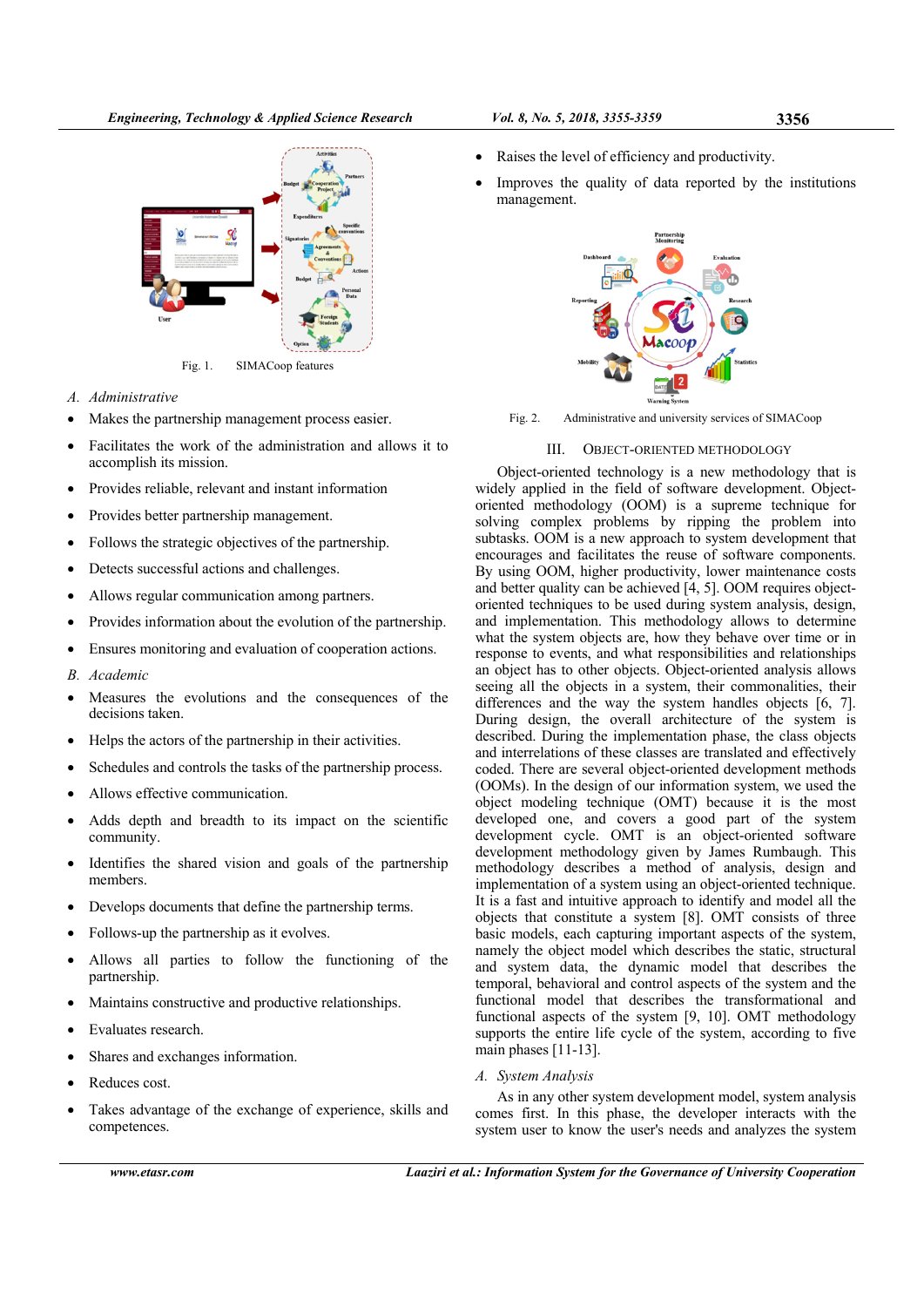to understand how it works. On the basis of this study, the analyst prepares a model of the desired system. This model is purely based on what the system needs to do. At this stage, the implementation details are not taken into account. Only the model of the system is prepared on the basis of the idea that the system consists of a set of interacting objects. The important elements of the system are underlined.

# *B. System Design*

System design is the next stage of development, where the overall architecture of the desired system is decided. The system is organized as a set of subsystems interacting with each other. When designing the system as a set of interacting subsystems, the analyst considers the specifications observed in the system analysis as well as the user-imposed requirements. The analysis of the system consists in perceiving the system as a set of interacting objects. A larger system can also be seen as a set of smaller interacting subsystems that are themselves composed of a set of interacting objects. When designing the system, the focus is on the objects that constitute the system, not on the processes that are running in the system.

#### *C. Object Design*

In this phase, the details of system analysis and system design are implemented. The objects identified in the design phase of the system are designed. In this phase, the implementation of these objects is decided in the form of required data structures and interrelationships between objects. This concept is known as class creation. In this phase of the development process, the designer decides classes in the system based on these concepts. It decides whether classes should be created from scratch, whether existing classes can be used as is, or new classes can be inherited.

#### *D. Implementation*

During this phase, the class objects and interrelations of these classes are translated and effectively encoded using an object-oriented programming language. The required databases are created and the entire system is transformed into an operational system.

## *E. Testing*

This phase aims to test the system in implementation. Three cases are produced and used:

- Test cases: what to test in the system.
- Test procedures: the procedures that allow running the test.
- Test components: the environment needed to actually perform the test cases.

#### IV. OOAD WITH AN UML, OMG STANDARD.

Object Oriented Analysis and Design (OOAD) is a technical approach used in the analysis and design of the system through the application of paradigm and object-oriented concepts, including visual modeling, applied throughout the cycle system development [8]. It models a system as a group of objects. One of the most used notations to represent the objects of a system and how they interact with each other is the unified modeling language (UML). Object management group (OMG)

for object-oriented modeling, standardized UML in 1997. It is a graphical language for data modeling and processing (objectoriented), that allows the specification, representation and construction of computer system components, it combines widely accepted concepts from a number of object-oriented modeling techniques and is inherited from several other methods like OMT [14]. It is intended to model information systems and covers the different phases of an object development (analysis, design and implementation) [15, 16]. It improves and facilitates communication, representation and understanding of object solutions [4].

## V. SYSTEM ARCHITECTURE DESIGN

The design of the system architecture is how system functionality is to be provided by the system components, where the system represents a set of components that perform the defined functions [17]. The design process of the information system architecture focuses on the decomposition of the system into different components and their interactions to satisfy functional and non-functional requirements. Figure 3 provides an overview of the design and development of the SIMACoop information system.



Fig. 3. SIMACoop architecture

According to Figure 3, the realization of the SIMACoop information system was based on the functionality of the symfony framework and the architecture of the MVC paradigm. Thanks to Symfony's functionalities, our system has benefited from a well-structured modular workspace with a clear and maintainable code, the code is separated in three layers according to the MVC model, it is characterized by an object-relational mapping layer (ORM) and a data abstraction layer, ensuring data separation, display, processing, and actions [18].

#### VI. RESULT

In the SIMACoop information system, there are three types of actors who can access the platform: project manager, dean, university president. Their functions are different, so each actor corresponds to a space in the platform as follows:

#### *A. Project Manager's Space*

SIMACoop offers the project manager an account to enter the general information of his cooperation project, the information of the project partners, the activities, the expenses and the budget (Figure 4 [3]).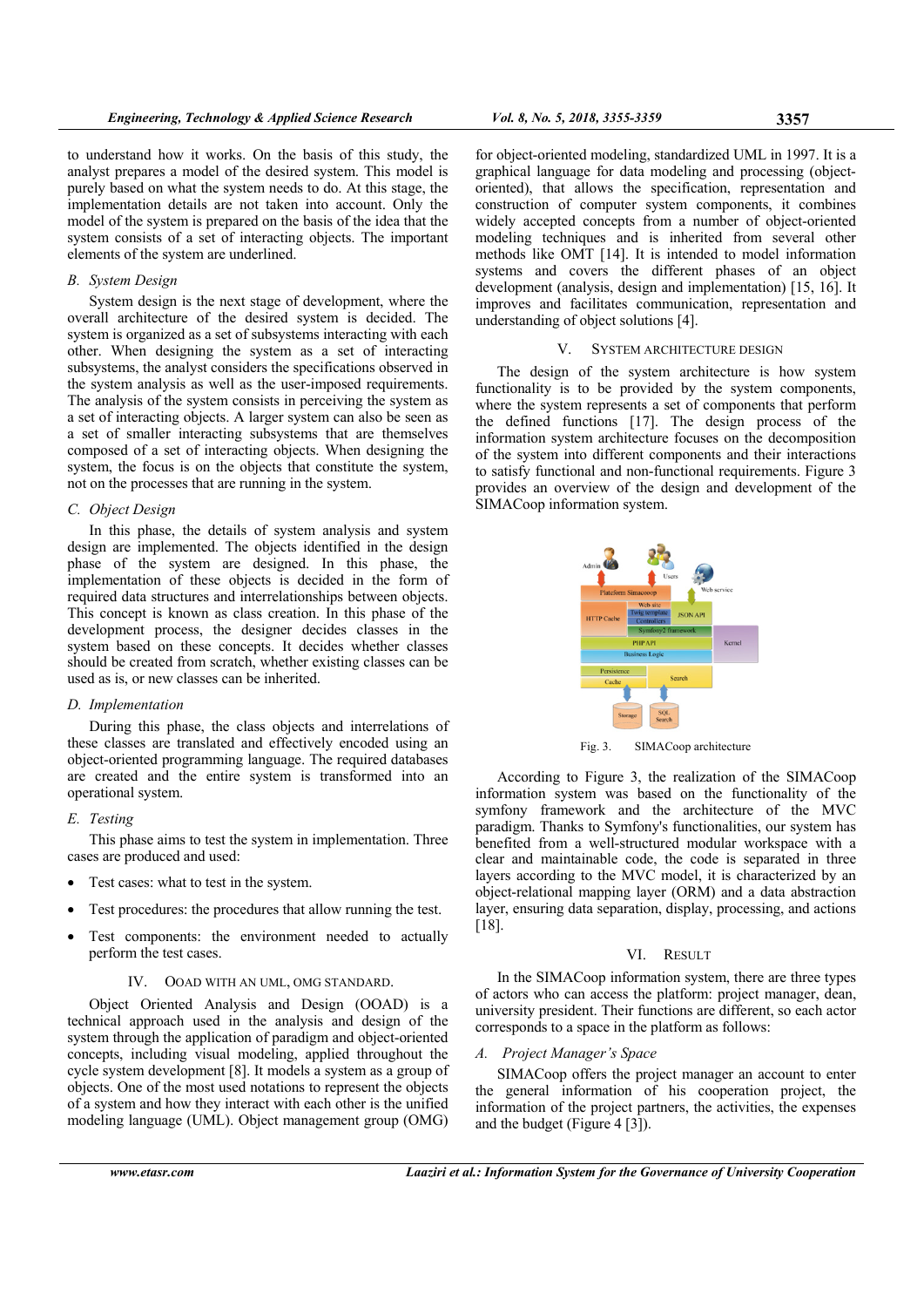

Fig. 4. Project manager's space

SIMACoop allows the project manager to:

- Follow the activities of cooperation projects.
- Manage projects better.
- Communicate with other partners (government, universities, national and international institutions, ...).
- Be notified of project activities that are imminent or delayed.
- Exchange and share information and cooperation documents with other project managers.
- *B. Dean's Space*

SIMACoop offers the dean of the institution an account that enables him to introduce his information as project manager and to add the project managers belonging to his institution in the SIMACoop platform, the validation of their partnership activities, and all the partners of his establishment (Figure 5 [3]).



SIMACoop allows the dean to:

- Manage the budget and the expenses of the cooperation projects and the partnership agreements.
- Follow the agreements and conventions of the institution over time.
- Make a personalized follow-up of the foreign students of the establishment.
- Download the annual report of the activities of the cooperation projects and partnership agreements of the institution.
- Exchange information and share cooperation documents.
- Provide visibility to all project managers at the institution, and all national and international partners.
- Be advised of the dates of activities carried out, unrealized projects and the agreement dates that are in force or renewed.
- Follow the evolution and the execution of the actions of the partnerships of the establishment.
- Detect successful partnership actions and challenges.
- Ensure the continuation of constructive and productive relationships.

#### *C. University Administrator's Space*

SIMACoop offers the president of the university an account for two roles: he can introduce his information as project manager and he is also the manager of the platform. He has total visibility on the database, his task is to manage the entire system, and he is in charge of creating and validating the accounts of all the project managers who belong to the institutions from his university in the SIMACoop platform. Therefore, he specifies the access rights of each user (Figure 6 [3]).



SIMACoop allows the president to:

- Validate the accounts of the project managers of the university.
- Ensure the smooth running of all agreements and partnership agreements of the university.
- Order the budgets and expenses of cooperation projects and the university.
- Check and accredit all the information concerning all cooperation partnerships of the university.
- Download the annual report of the projects and cooperation partnerships of the university.

## VII. CONCLUSION

The use of information systems in the university has become a reality, and a central part of its operation, because they provide universities with management tools that meet their needs, and help all users in their activities. They schedule and control tasks and they enable effective communication. As the problems faced by university communities become more complex, the idea of a management information system on university cooperation can be very promising. Through partnerships, the university can contribute and benefit from the efforts of other higher education institutions. Through a cooperative information system, universities can accelerate